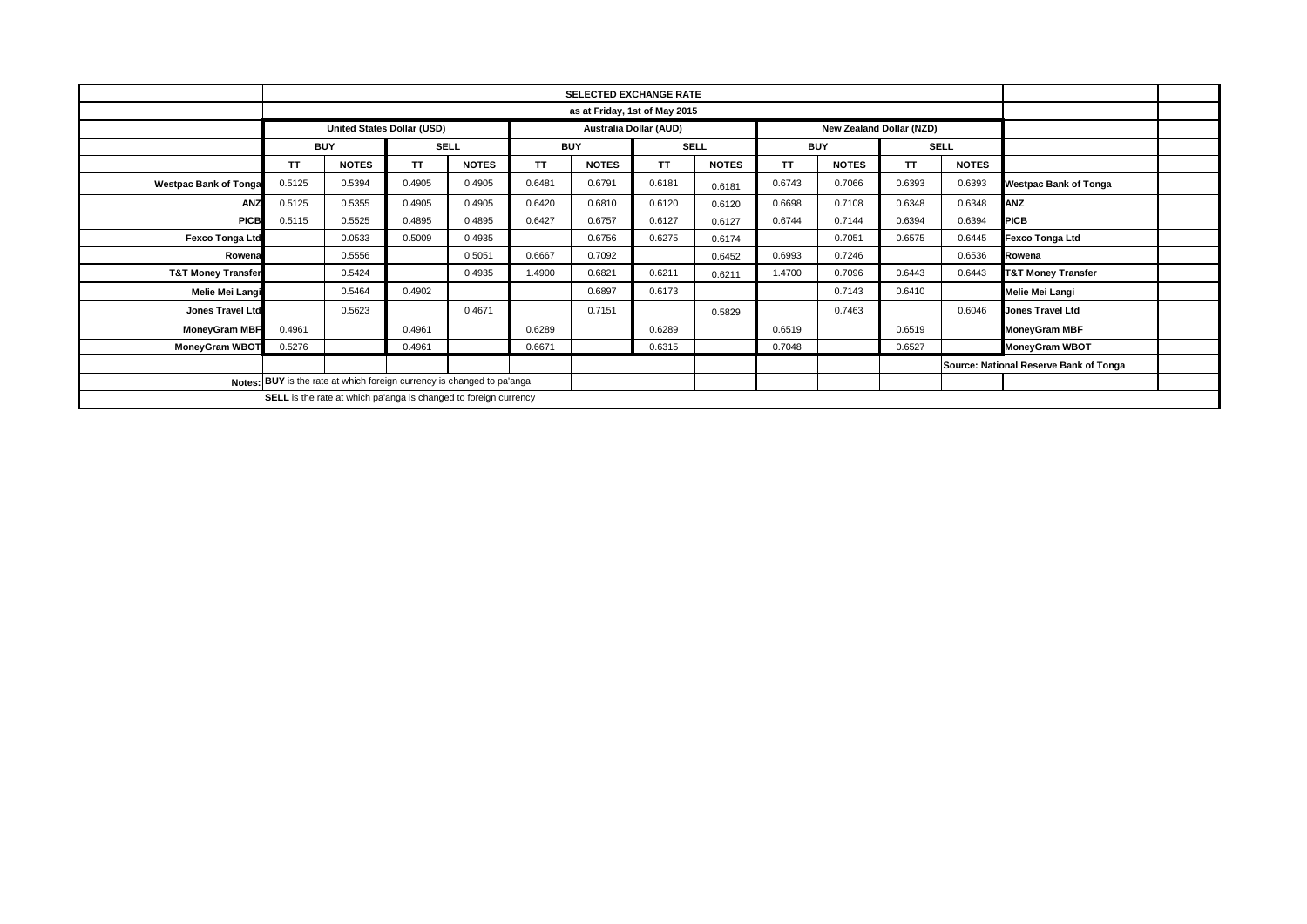| as at Friday, 08" of May 2015 |                                   |              |             |              |                               |              |             |              |                                 |              |        |              |                         |
|-------------------------------|-----------------------------------|--------------|-------------|--------------|-------------------------------|--------------|-------------|--------------|---------------------------------|--------------|--------|--------------|-------------------------|
|                               | <b>United States Dollar (USD)</b> |              |             |              | <b>Australia Dollar (AUD)</b> |              |             |              | <b>New Zealand Dollar (NZD)</b> |              |        |              |                         |
|                               | <b>BUY</b>                        |              | <b>SELL</b> |              | <b>BUY</b>                    |              | <b>SELL</b> |              | <b>BUY</b>                      |              | SELL   |              |                         |
|                               | тт                                | <b>NOTES</b> | π           | <b>NOTES</b> | TΤ                            | <b>NOTES</b> | TT.         | <b>NOTES</b> | <b>TT</b>                       | <b>NOTES</b> | TΤ     | <b>NOTES</b> |                         |
| <b>Westpac Bank of Tongal</b> | 0.5095                            | 0.5364       | 0.4875      | 0.4875       | 0.6441                        | 0.6751       | 0.6141      | 0.6141       | 0.6781                          | 0.7104       | 0.6431 | 0.6431       | Westpac Bank of Tonga   |
| ANZ                           | 0.5095                            | 0.5325       | 0.4875      | 0.4875       | 0.6390                        | 0.6780       | 0.6090      | 0.6090       | 0.6795                          | 0.7205       | 0.6445 | 0.6445       | IANZ                    |
| <b>MBf</b>                    | 0.5095                            | 0.5376       | 0.4875      | 0.4878       | 0.6441                        | 0.6757       | 0.6141      | 0.6135       | 0.6781                          | 0.7092       | 0.6431 | 0.6410       | <b>MBf</b>              |
| <b>PICB</b>                   | 0.5085                            | 0.5495       | 0.4865      | 0.4865       | 0.6335                        | 0.6765       | 0.6035      | 0.6035       | 0.6752                          | 0.7152       | 0.6402 | 0.6402       | <b>PICB</b>             |
| <b>Fexco Tonga Ltd</b>        |                                   | 0.5299       | 0.4951      | 0.4906       |                               | 0.6725       | 0.6202      | 0.6145       |                                 | 0.7153       | 0.6654 | 0.6538       | Fexco Tonga Ltd         |
| Rowenal                       |                                   | 0.5525       |             | 0.5025       | 0.6623                        | 0.6944       |             | 0.6329       | 0.7042                          | 0.7299       |        | 0.6623       | Rowena                  |
| Melie Mei Langi               |                                   | 0.5435       | 0.4878      |              |                               | 0.6849       | 0.6135      |              |                                 | 0.7194       | 0.6452 |              | Melie Mei Langi         |
| Jones Travel Ltd              |                                   | 0.5591       |             | 0.4643       |                               | 0.7119       |             | 0.5800       |                                 | 0.7565       |        | 0.6138       | <b>Jones Travel Ltd</b> |
| <b>MoneyGram WBOT</b>         | 0.5276                            |              | 0.4961      |              | 0.6628                        |              | 0.6275      |              | 0.7167                          |              | 0.6638 |              | <b>MoneyGram WBOT</b>   |

## **SELECTED EXCHANGE RATE as at Friday, 08th of May 2015**

**Notes: BUY** is the rate at which foreign currency is changed to pa'anga **SELL** is the rate at which pa'anga is changed to foreign currency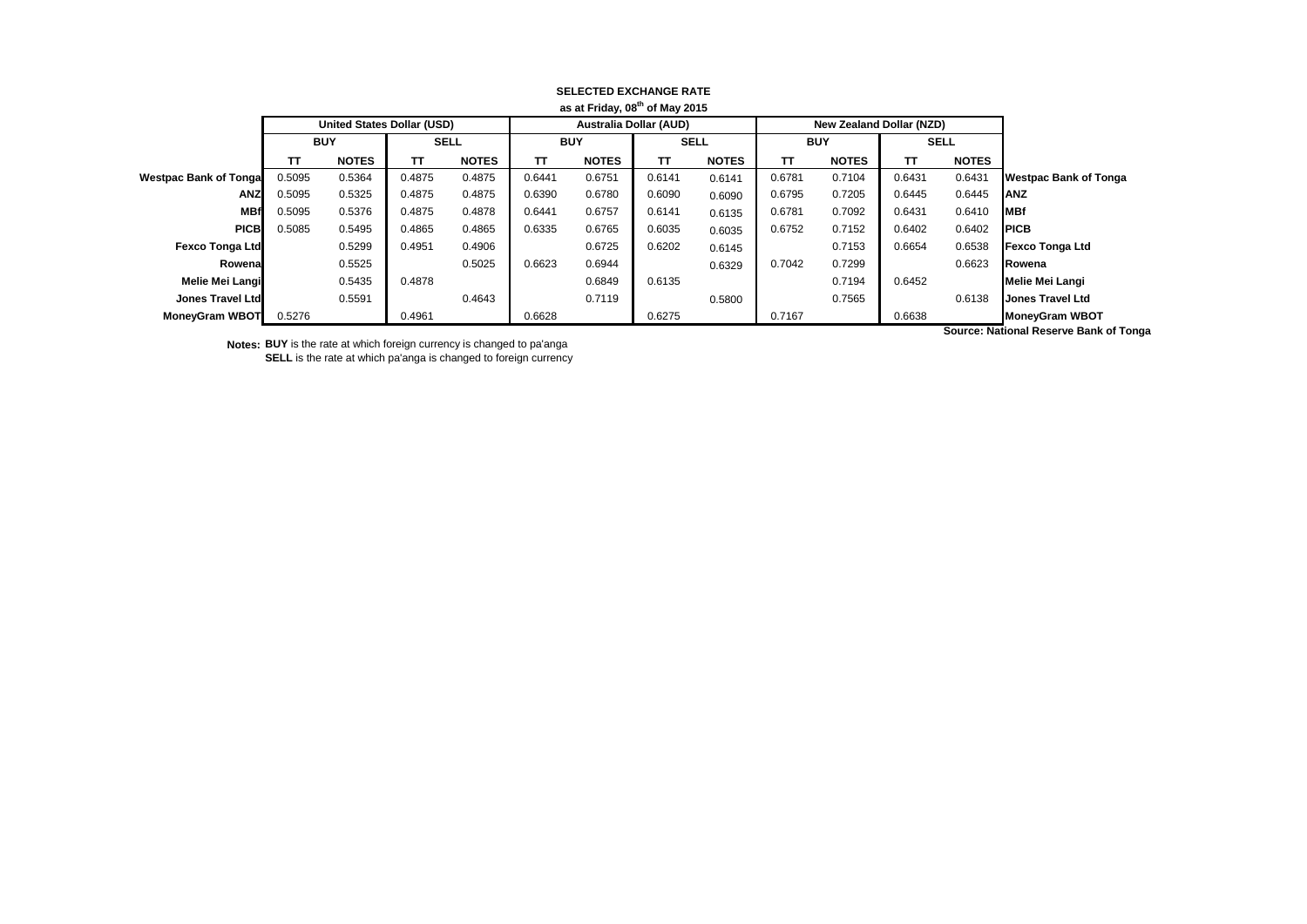| as at Friday, 15" of May 2015 |                                   |              |             |              |            |              |                               |              |            |                                 |             |              |                              |
|-------------------------------|-----------------------------------|--------------|-------------|--------------|------------|--------------|-------------------------------|--------------|------------|---------------------------------|-------------|--------------|------------------------------|
|                               | <b>United States Dollar (USD)</b> |              |             |              |            |              | <b>Australia Dollar (AUD)</b> |              |            | <b>New Zealand Dollar (NZD)</b> |             |              |                              |
|                               | <b>BUY</b>                        |              | <b>SELL</b> |              | <b>BUY</b> |              | <b>SELL</b>                   |              | <b>BUY</b> |                                 | <b>SELL</b> |              |                              |
|                               | тт                                | <b>NOTES</b> | TΤ          | <b>NOTES</b> | тт         | <b>NOTES</b> | ΤТ                            | <b>NOTES</b> | <b>TT</b>  | <b>NOTES</b>                    | TΤ          | <b>NOTES</b> |                              |
| <b>Westpac Bank of Tongal</b> | 0.5105                            | 0.5374       | 0.4885      | 0.4885       | 0.6324     | 0.6634       | 0.6024                        | 0.6024       | 0.6833     | 0.7156                          | 0.6483      | 0.6483       | <b>Westpac Bank of Tonga</b> |
| <b>ANZ</b>                    | 0.5105                            | 0.5335       | 0.4885      | 0.4885       | 0.6265     | 0.6655       | 0.5965                        | 0.5965       | 0.6750     | 0.7160                          | 0.6400      | 0.6400       | <b>IANZ</b>                  |
| <b>MBf</b>                    | 0.5106                            | 0.5376       | 0.4885      | 0.4878       | 0.6324     | 0.6623       | 0.6024                        | 0.6024       | 0.6833     | 0.7143                          | 0.6483      | 0.6494       | <b>IMBf</b>                  |
| <b>PICB</b>                   | 0.5095                            | 0.5505       | 0.4875      | 0.4875       | 0.6427     | 0.6857       | 0.6127                        | 0.6127       | 0.6836     | 0.7236                          | 0.6486      | 0.6486       | <b>IPICB</b>                 |
| <b>Fexco Tonga Ltd</b>        |                                   | 0.5309       | 0.4961      | 0.4916       |            | 0.6594       | 0.6084                        | 0.6026       |            | 0.7105                          | 0.6623      | 0.6495       | <b>Fexco Tonga Ltd</b>       |
| Rowenal                       |                                   | 0.5525       |             | 0.5025       | 0.6536     | 0.6849       |                               | 0.6211       | 0.7092     | 0.7353                          |             | 0.6667       | <b>IRowena</b>               |
| Jones Travel Ltd              |                                   | 0.5602       |             | 0.4652       |            | 0.6988       |                               | 0.5681       |            | 0.7518                          |             | 0.6095       | <b>Jones Travel Ltd</b>      |
| <b>MoneyGram WBOT</b>         | 0.5276                            |              | 0.4961      |              | 0.6525     |              | 0.6177                        |              | 0.7152     |                                 | 0.6623      |              | <b>MoneyGram WBOT</b>        |
|                               |                                   |              |             |              |            |              |                               |              |            |                                 |             |              |                              |

## **SELECTED EXCHANGE RATE as at Friday, 15th of May 2015**

**Notes: BUY** is the rate at which foreign currency is changed to pa'anga **SELL** is the rate at which pa'anga is changed to foreign currency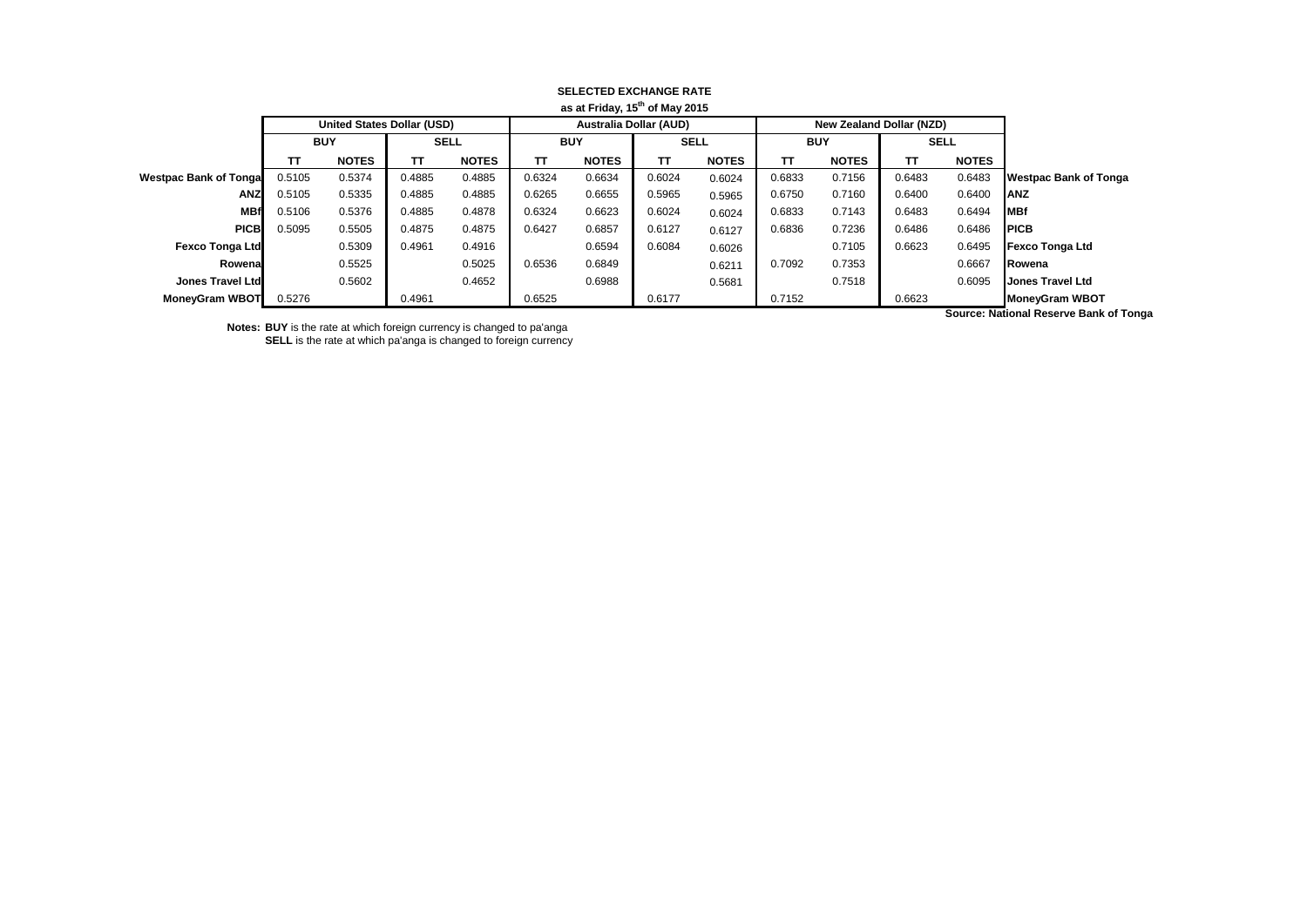| as at Friday, $22nd$ of May 2015 |            |                            |             |              |        |                               |             |              |            |                                 |             |              |                              |
|----------------------------------|------------|----------------------------|-------------|--------------|--------|-------------------------------|-------------|--------------|------------|---------------------------------|-------------|--------------|------------------------------|
|                                  |            | United States Dollar (USD) |             |              |        | <b>Australia Dollar (AUD)</b> |             |              |            | <b>New Zealand Dollar (NZD)</b> |             |              |                              |
|                                  | <b>BUY</b> |                            | <b>SELL</b> |              | BUY    |                               | <b>SELL</b> |              | <b>BUY</b> |                                 | <b>SELL</b> |              |                              |
|                                  | тт         | <b>NOTES</b>               | π           | <b>NOTES</b> | тт     | <b>NOTES</b>                  | тτ          | <b>NOTES</b> | тт         | <b>NOTES</b>                    | TΤ          | <b>NOTES</b> |                              |
| <b>Westpac Bank of Tongal</b>    | 0.5031     | 0.5300                     | 0.4811      | 0.4811       | 0.6376 | 0.6686                        | 0.6076      | 0.6076       | 0.6883     | 0.7206                          | 0.6533      | 0.6533       | <b>Westpac Bank of Tonga</b> |
| <b>ANZ</b>                       | 0.5031     | 0.5261                     | 0.4811      | 0.4811       | 0.6322 | 0.6712                        | 0.6022      | 0.6022       | 0.6802     | 0.7212                          | 0.6452      | 0.6452       | IANZ                         |
| <b>MBf</b>                       | 0.5031     | 0.5291                     | 0.4811      | 0.4808       | 0.6376 | 0.6667                        | 0.6076      | 0.6061       | 0.6883     | 0.7194                          | 0.6533      | 0.6536       | <b>IMBf</b>                  |
| <b>PICB</b>                      | 0.5021     | 0.5431                     | 0.4801      | 0.4801       | 0.6256 | 0.6686                        | 0.5956      | 0.5956       | 0.6756     | 0.7156                          | 0.6406      | 0.6406       | <b>IPICB</b>                 |
| <b>Fexco Tonga Ltd</b>           |            | 0.5232                     | 0.4885      | 0.4845       |        | 0.6654                        | 0.6129      | 0.6080       |            | 0.7160                          | 0.6653      | 0.6545       | <b>Fexco Tonga Ltd</b>       |
| Rowenal                          |            | 0.5464                     |             | 0.4950       | 0.6667 | 0.6897                        |             | 0.6211       | 0.7092     | 0.7407                          |             | 0.6667       | Rowena                       |
| <b>MoneyGram WBOT</b>            | 0.5276     |                            | 0.4961      |              | 0.6637 |                               | 0.6318      |              | 0.7319     |                                 | 0.6778      |              | <b>MoneyGram WBOT</b>        |

## **SELECTED EXCHANGE RATE**

**Notes: BUY** is the rate at which foreign currency is changed to pa'anga

**SELL** is the rate at which pa'anga is changed to foreign currency